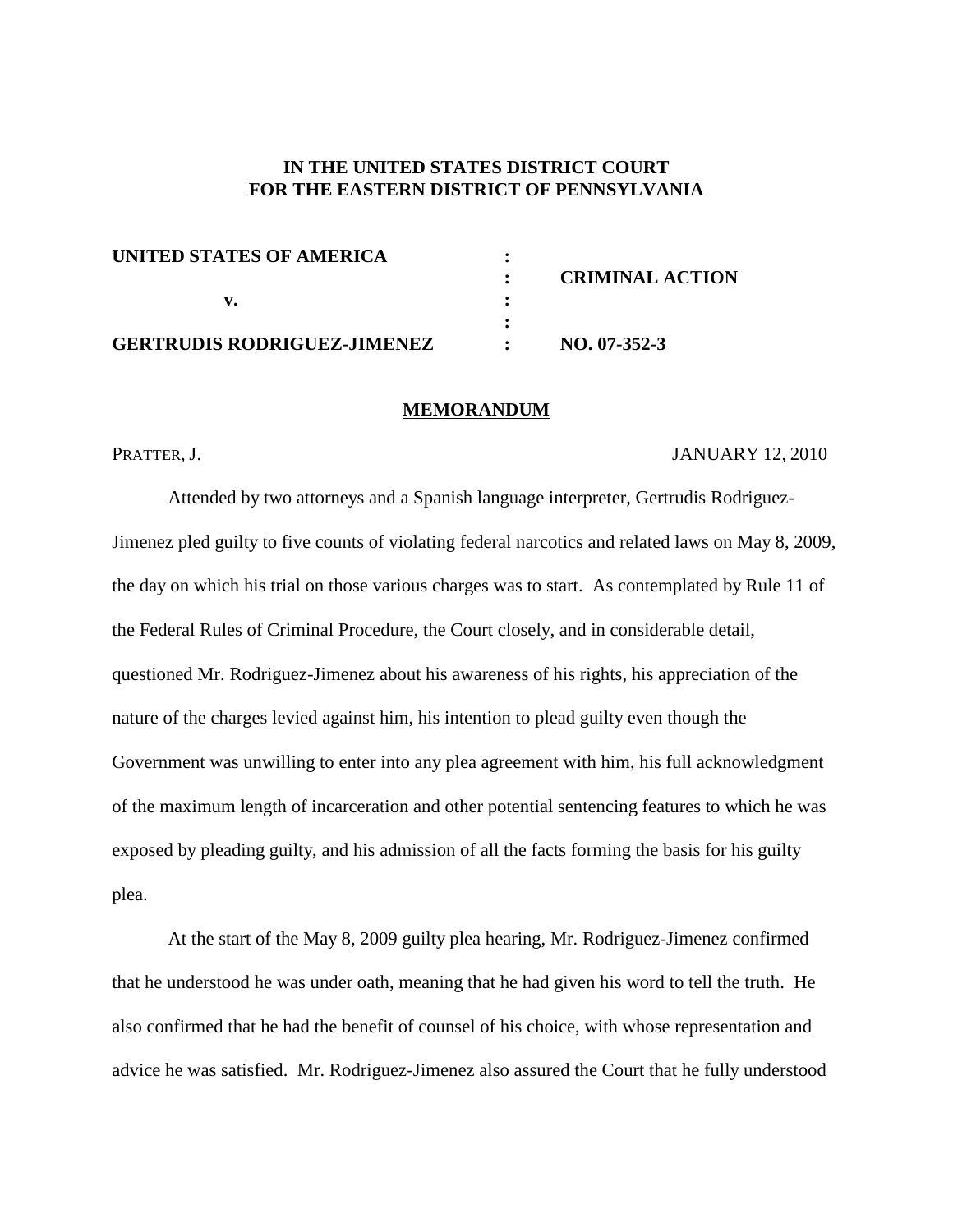that by pleading guilty he was waiving and renouncing numerous rights and potential rights. At the conclusion of the lengthy hearing, Mr. Rodriguez-Jimenez entered a guilty plea because, he acknowledged, he was in fact guilty as charged. He declined the proffered opportunity to speak to the Court to contradict, modify, explain or correct any of the statements made to the Court by any attorney or by Mr. Rodriguez-Jimenez himself as part of the Court's inquiry into the efficacy of the guilty plea. Specifically, in response to the Court's invitation to explain or contradict what had been presented to the Court, Mr. Rodriguez-Jimenez declined and stated "Everything is fine".

Some seven months later, it seems everything was not "fine" according to Mr. Rodriguez-Jimenez. He prevailed upon his attorney to move pursuant to Rule 11(d) of the Federal Rules of Criminal Procedure to withdraw his guilty plea rather than to proceed with sentencing. The Government opposed the Motion and, on December 14, 2009, the Court conducted an evidentiary hearing at which Mr. Rodriguez-Jimenez was again aided by an interpreter and by counsel.

The substance of Mr. Rodriguez-Jimenez's claim is that he pled guilty because (1) Government agents were supposedly disturbing his wife and (2) his counsel "misrepresented" the sentencing guideline range to which Mr. Rodriguez-Jimenez was exposed. In his affidavit supporting his motion, this latter reason was the only basis upon which he sought to withdraw his plea. As an excuse, it flies in the face of the Court's own questioning of Mr. Rodriguez-Jimenez at his plea hearing that he understood he was subject to mandatory 10 year minimum periods of imprisonment as part of his sentence, but could be sentenced for up to his whole life in prison, together with up to 6 years of supervised release upon being released from prison and imposition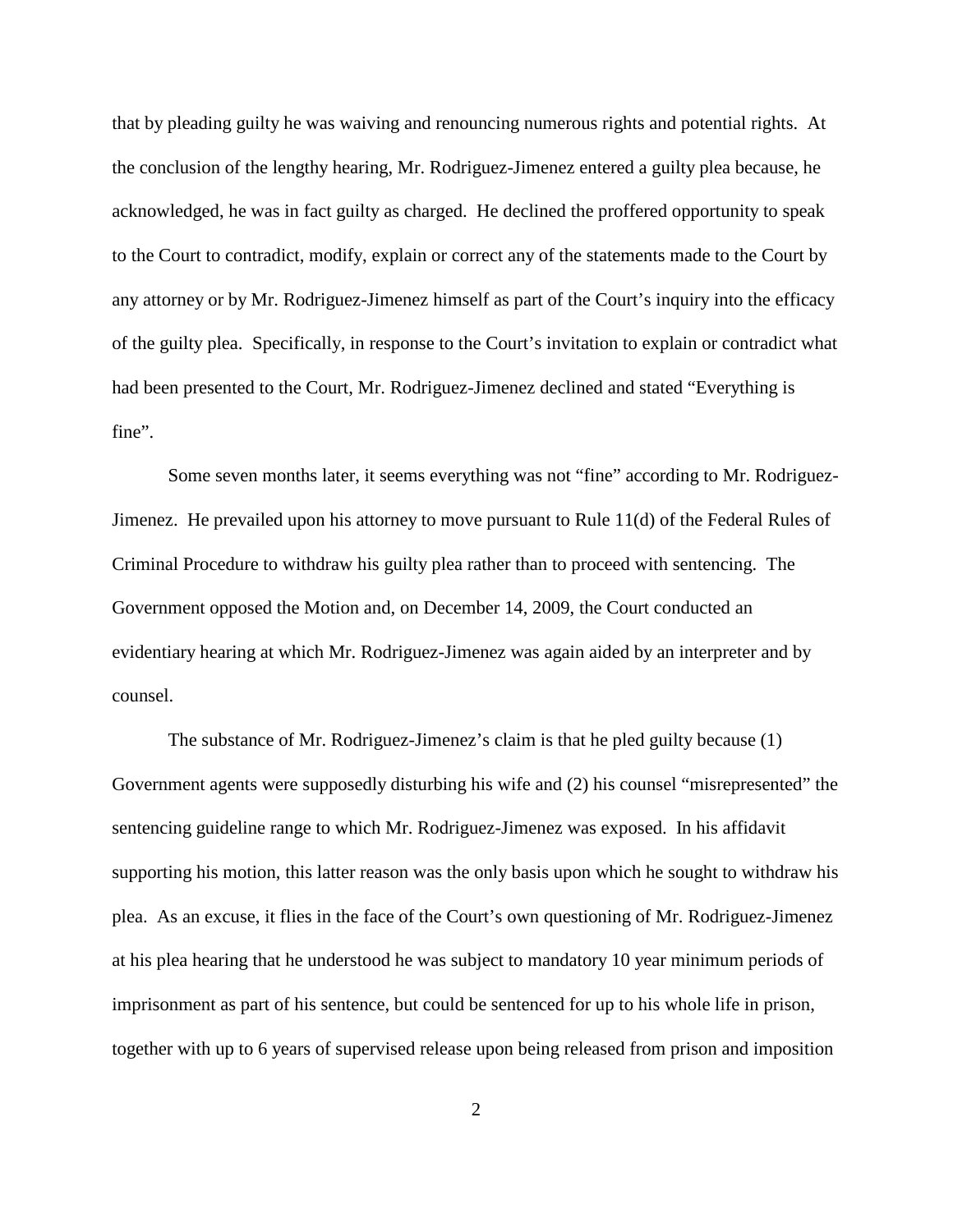of a fine for as much as \$10,250.00. In addition, Mr. Rodriguez-Jimenez was reminded that he remained at risk for possible deportation. At his guilty plea hearing neither Mr. Rodriguez-Jimenez nor any of his attorneys took any exception to the description of possible punishments for which he was at risk with a guilty plea. Mr. Rodriguez-Jimenez also admitted at the guilty plea hearing that he knew that the Court retained the full discretion to make the final decisions concerning what his sentence would be. With respect to the alleged harassment of his wife, Mr. Rodriguez-Jimenez's presentation was wholly unpersuasive whereas the officer who interacted with Mr. Rodriguez-Jimenez's wife described an entirely appropriate, non-threatening communication. Mr. Rodriguez-Jimenez offered no contradictory evidence.

As a reason to withdraw his guilty plea, he also continued to object to the Government's refusal to pursue law enforcement "leads" that he has persisted in claiming to have provided to the Government. Mr. Rodriguez-Jimenez<sup>1</sup>, as well as one of his attorneys, Andres Jalon<sup>2</sup>, testified at the hearing, as did two law enforcement agents who dealt with the investigation of Mr. Rodriguez-Jimenez's crimes and his purported "leads." For direct examination, Mr.

<sup>&</sup>lt;sup>1</sup>Even before the hearing started, the Court and counsel all took specific steps to underscore for Mr. Rodriguez-Jimenez how challenging a motion to withdraw a guilty plea can be. In particular, Mr. Rodriguez-Jimenez was cautioned to assess the magnitude of his prior sworn statements to the Court about his guilt and his exercise of free will in entering the guilty plea. Indeed, the Court highlighted for Mr. Rodriguez-Jimenez the risk of admitting during his testimony to the commission of perjury. Mr. Rodriguez-Jimenez ultimately exercised his Fifth Amendment rights in that regard.

 $2<sup>2</sup>$ Mr. Jalon testified at the Court's invitation because Mr. Rodriguez-Jimenez testified that Mr. Jalon had said to him prior to his guilty plea hearing "that the judge is paid by the government and that the judge would be on the side of the government ." The Court provided Mr. Jalon the opportunity to clarify the record as to a possible violation by him of Rule 8.2(a) of the Pennsylvania Rules of Professional Conduct. Mr. Jalon unequivocally denied making any such statement as attributed to him by Mr. Rodriguez-Jimenez. The Court found Mr. Jalon entirely credible on this point..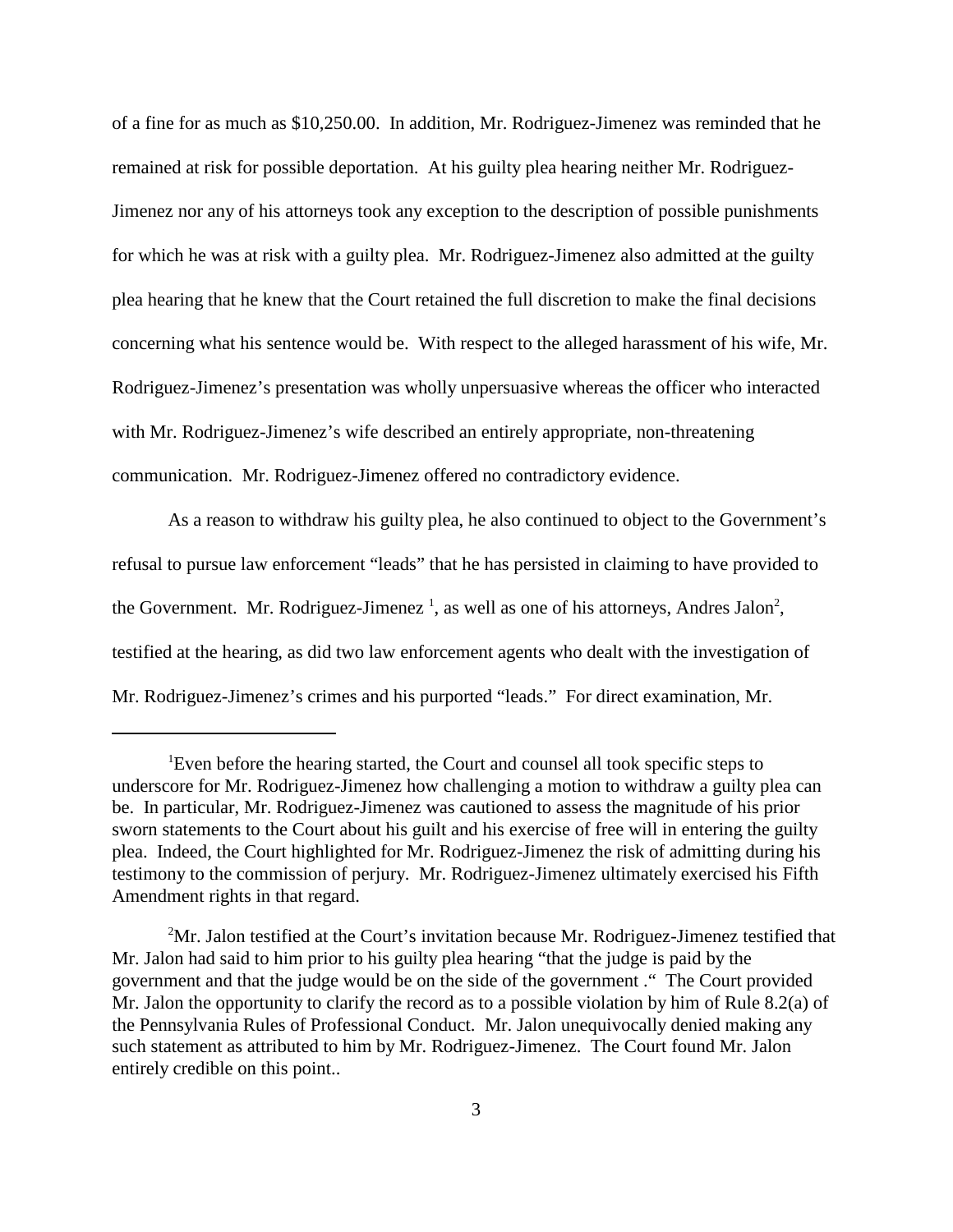Rodriguez-Jimenez preferred to rest on his affidavit, supplemented by live testimony and, of course, by cross examination. Much of what Mr. Rodriguez-Jimenez had to say was unrelated to the issue of his guilty plea; other parts of his testimony were inherently contradictory. For example, at one point Mr. Rodriguez-Jimenez testified that he pled guilty because he was relying on a statement by the Government's counsel in the Court's presence that Mr. Rodriguez-Jimenez's sentence would be no greater than 45 months, but no such statement appears on any transcript of any court proceeding in this case, all of which had been reported from start to finish in keeping with the Court's practice. Moreover, Mr. Rodriguez-Jimenez's repeated objections that he expected a low sentencing guideline range are puzzling inasmuch as the guilty plea hearing colloquy addressed in considerable specific detail not only what his guideline range likely would be, but also cautioned Mr. Rodriguez-Jimenez that only the Court - - not counsel and not the draftsman of the Pre-Sentence Report - - could determine the sentencing guideline range for his case. Mr. Rodriguez-Jimenez was also reminded that whatever the guideline range turned out to be, the Court retained the discretion to set a fair and reasonable sentence, above or below the range.

Following the full evidentiary hearing, the Court denied the motion, explaining that Mr. Rodriguez-Jimenez had fallen far short of meeting his substantial burdens under Federal Rule of Criminal Procedure 11(d) to demonstrate a "fair and just" reason to withdraw his guilty plea. United States v. Jones, 336 F.3d 245, 252 (3rd Cir. 2003), citing United States v. Hyde, 520 U.S. 670, 676-77 (1997). On the contrary, when considered through the prism of his unconvincing excuses for having undertaken the effort to withdraw his guilty plea, it is not difficult to view Mr. Rodriguez-Jimenez's motion as indicative of his refusal to acknowledge his guilty plea as a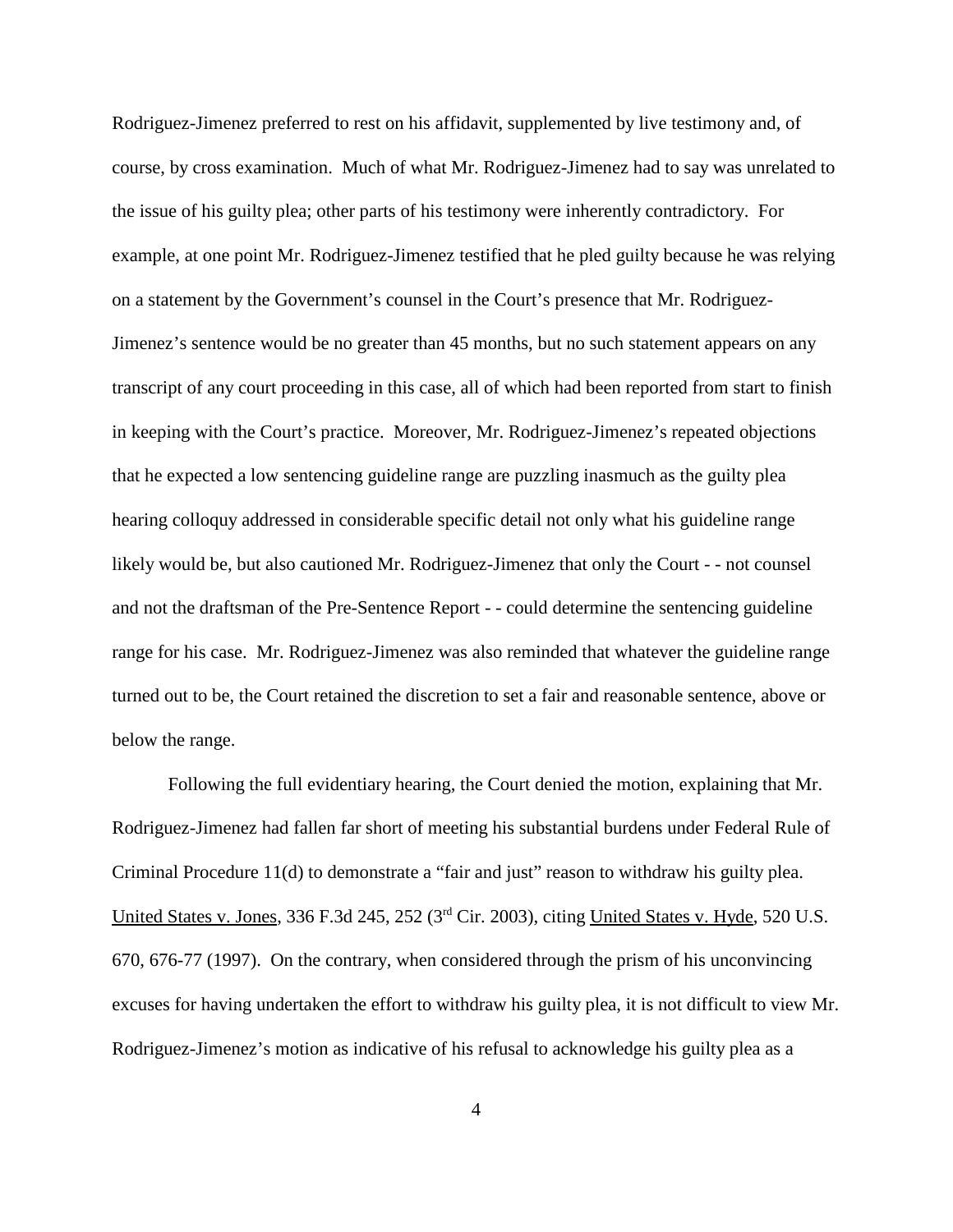"grave and solemn act," Brody v. United States, 397 U.S. 742, 748 (1970). Indeed, given that he has taken diametrically opposed positions in court, under oath on each occasion, on a matter of singular importance, and also has cast aspersions on his counsel for his own misperceived convenience and without regard for the integrity of the judicial system, Mr. Rodriguez-Jimenez has shown a disturbing lack of regard for truth.

Pursuant to United States v. Brown, 250 F.3d 811 (3<sup>rd</sup> Cir. 2001), the Court has considered (1) whether Mr. Rodriguez-Jimenez actually asserted his innocence; (2) whether the Government would be prejudiced by the withdrawal of the plea; and (3) the strength of his reasons for withdrawing his guilty plea. The Court has found Mr. Rodriguez-Jimenez's presentation meager and disingenuous at best. With respect to his newly avowed claim of innocence, Mr. Rodriguez-Jimenez has provided no record facts to "buttress" any such assertion with any recognizable defense. United States v. Brown, 250 F.3d at 818. His excuses for having taken numerous contradictory positions under oath at his guilty plea hearing as compared to his new story were, to say the least, unpersuasive and disrespectful, not only of the Court, but of his own character and the value of his word. Moreover, his latest reasons for pleading guilty - - and his reasons for wanting to withdraw that plea - - are simply not credible. Thus, the Court has not deemed it necessary to analyze whether the Government would be improperly prejudiced by a withdrawal of the plea.

Accordingly, although Mr. Rodriguez-Jimenez may now regret the consequences of his own knowing and voluntary actions, the Court has no doubt that at the time he entered his guilty plea he did so with a full appreciation of the import of his actions, admitting all the facts attendant to the elements of the crimes with which he was charged. Therefore, Mr. Rodriguez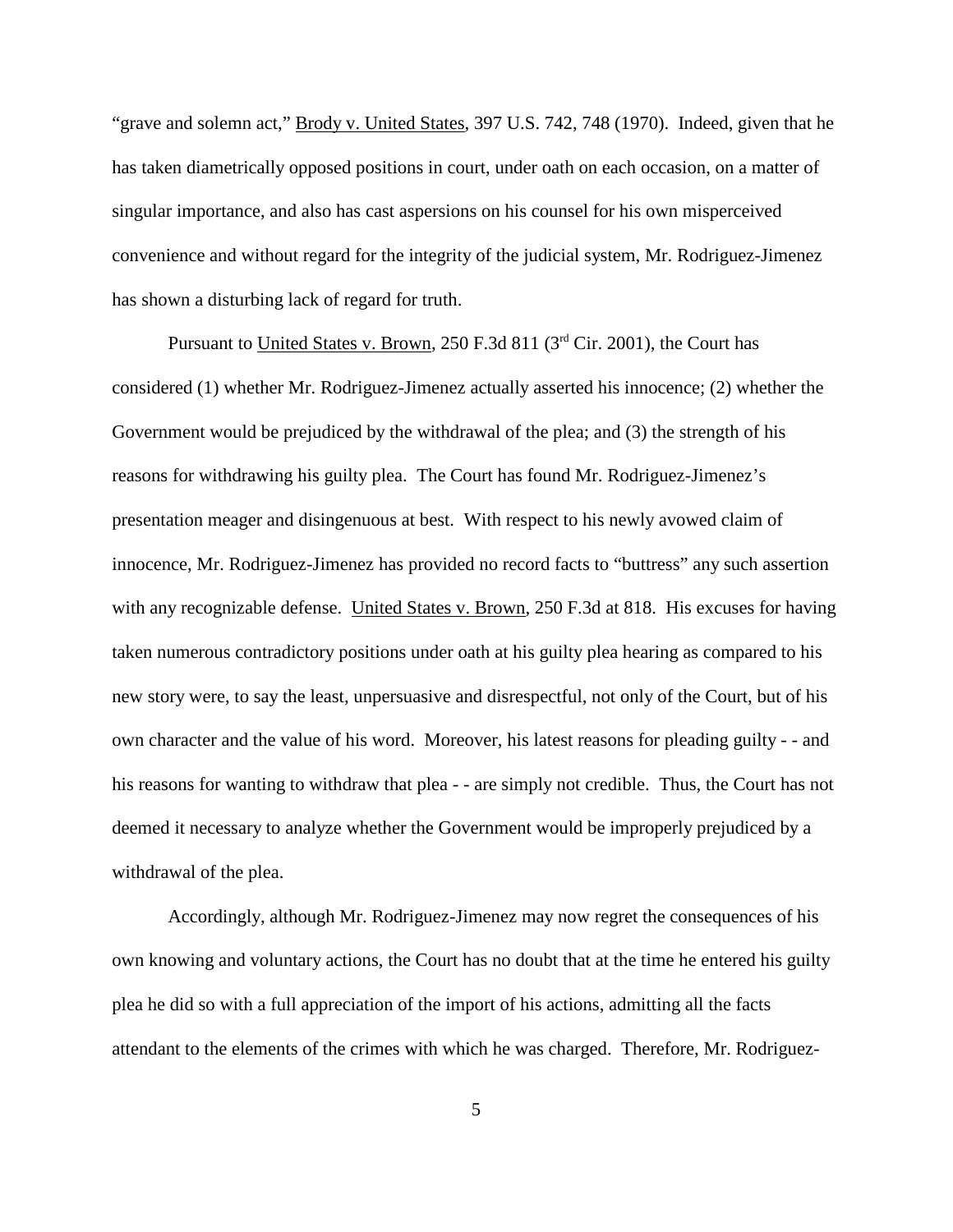Jimenez's Motion is **DENIED**, and an Order to that effect confirming the Order entered orally on December 14, 2009 follows.

# BY THE COURT

/s/ Gene E.K. Pratter GENE E.K. PRATTER *United States District Judge*